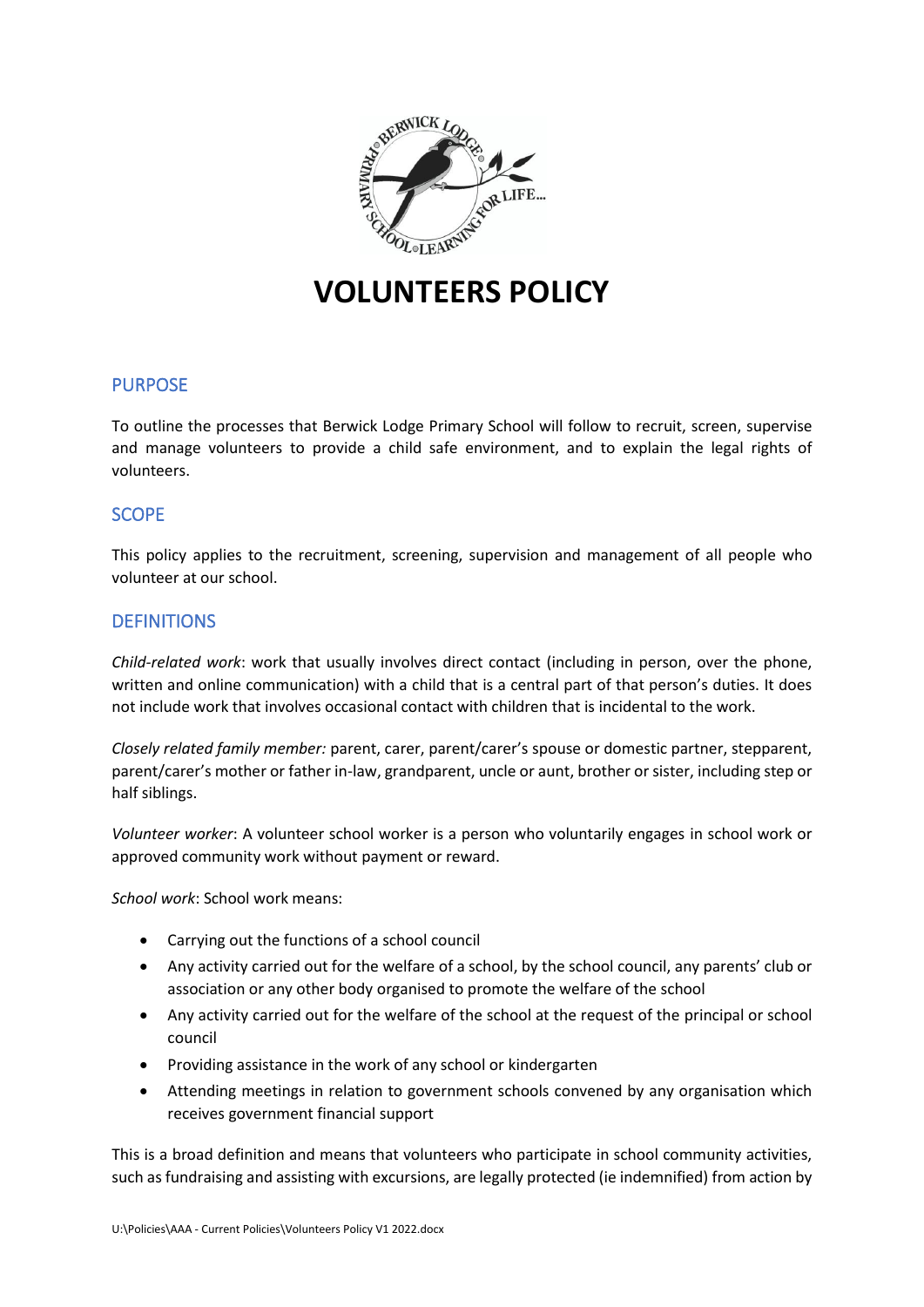others in the event of an injury or accident whilst they are performing volunteer school work in good faith.

# **POLICY**

Berwick Lodge Primary School is committed to implementing and following practices which protect the safety and wellbeing of children and our staff and volunteers. Berwick Lodge Primary School also recognises the valuable contribution that volunteers provide to our school community and the work that we do.

The procedures set out below are designed to ensure that Berwick Lodge Primary School's volunteers are suitable to work with children and are well-placed to make a positive contribution to our school community.

## Becoming a volunteer

Members of our school community who would like to volunteer are encouraged to contact their child's classroom teacher or school office for any volunteer work that may take place during the school year (eg: working bees, classroom helper, etc)

#### **COVID-19 vaccination information**

Under the directions issued by the Victorian Chief Health Officer, volunteers preforming work on the premises are required to show evidence of their third dose of COVID-19 vaccine or provide evidence that they are medically excepted. Our school is required to collect, record and hold vaccination information from relevant volunteers to ensure they meet these requirements.

Proof of vaccination can be checked by a COVID-19 digital certificate (Service Victoria app or smartphone wallet) or printed copy of a digital certificate or immunisation history statement.

For further information on this process, refer to our school's COVID-19 Mandatory Vaccination – Information Collection and Storage Procedures.

For Department policy on COVID-19 mandatory vaccinations for visitors, including advice on the type of information that schools are required to collect, record and hold, refer to:

• COVID-19 Vaccinations – [Visitors and Volunteers on School Sites](https://www2.education.vic.gov.au/pal/covid-19-vaccinations-visitors-volunteers/policy)

## Suitability checks including Working with Children Clearances

#### *Working with students*

Berwick Lodge Primary School values the many volunteers that assist in our classrooms/with sports events/camps/excursions/school concerts/other events and programs. To ensure that we are meeting our legal obligations under the *Worker Screening Act* and the Child Safe Standards, Berwick Lodge Primary School is required to undertake suitability checks which in most cases will involve asking for evidence of a Working With Children (WWC) Clearance and may also involve undertaking reference, proof of identity and work history involving children checks.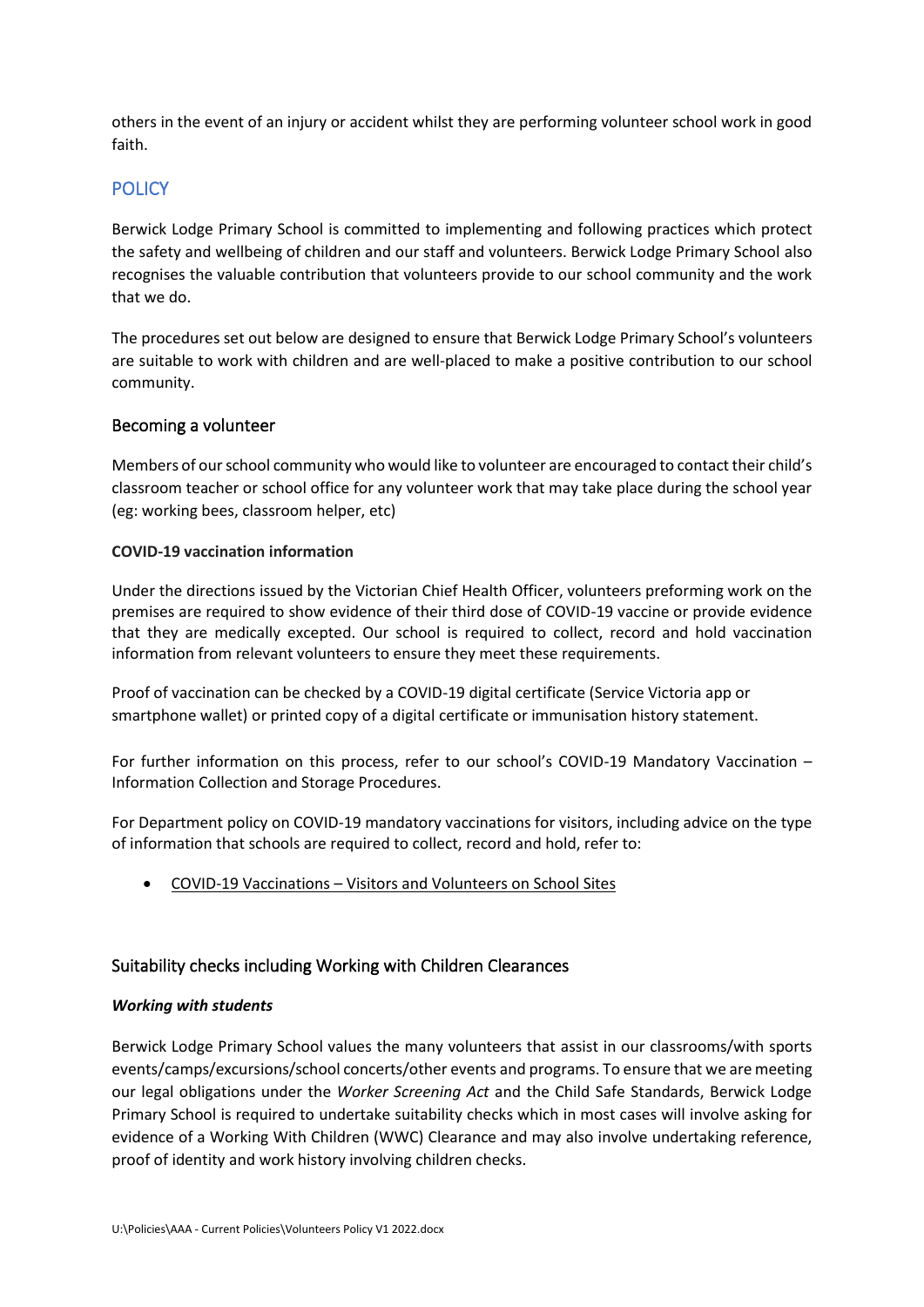Considering our legal obligations, and our commitment to ensuring that Berwick Lodge Primary School is a child safe environment, we will require volunteers to obtain a WWC Clearance and produce their valid card to the school office for verification in the following circumstances:

- **Volunteers who are not parent/family members** of any student at the school if they are engaged in child-related work regardless of whether they are being supervised.
- **Parent/family volunteers** who are assisting with any classroom or school activities involving direct contact with children in circumstances where the volunteer's child is **not** participating, or does not ordinarily participate in, the activity.
- **Parent/family volunteers** who assist with excursions (including swimming), camps and similar events, regardless of whether their own child is participating or not.
- **Parent/family volunteers** who regularly assist in school activities, regardless of whether their own child is participating or not
- **Parent/community School Council members** sitting on School Council with student School Council members, regardless of whether their own child is a student member or not

In addition, depending on the nature of the volunteer work, our school may ask the volunteer to provide other suitability checks at its discretion (for example, references, work history involving children and/or qualifications). Proof of identity may also be required in some circumstances.

#### *Non child-related work*

On some occasions, parents and other members of the school community may volunteer to do work that is not child-related. For example, volunteering on the weekend for gardening, maintenance, working bees, parents and friends club coordination, , fete coordination, other fundraising groups that meet in the evenings during which children will not be, or would not reasonably be expected to be, present.

At Berwick Lodge Primary School, volunteers for this type of work will still be required to provide a valid WWC Clearance/proof of ID/references/work history.

## Management and supervision

Volunteer workers will be expected to comply with any reasonable direction of the principal (or their nominee). This will include the requirement to follow our school's policies, including, but not limited to our Child Safety Policy, our Child Safety Code of Conduct and our Statement of Values and School Philosophy. Volunteer workers will also be expected to act consistently with Department of Education and Training policies, to the extent that they apply to volunteer workers, including the Department's policies relating to Equal Opportunity and Anti-Discrimination, Sexual Harassment and Workplace Bullying.

The principal has the discretion to make a decision about the ongoing suitability of a volunteer worker and may determine at any time whether or not a person is suitable to volunteer at Berwick Lodge Primary School.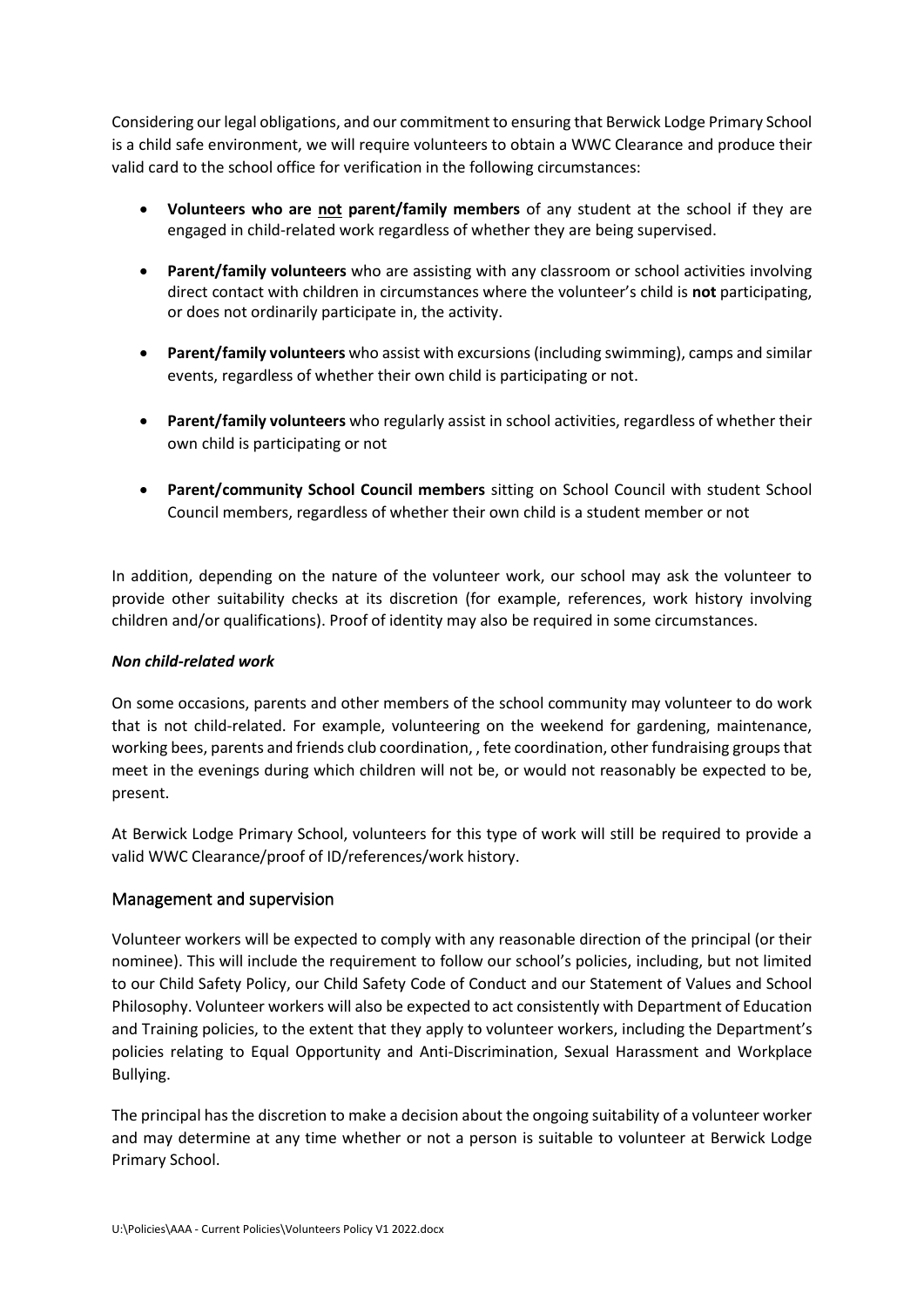Berwick Lodge Primary School will provide any appropriate induction and/or training for all volunteer workers. The principal (or their nominee) will determine what induction and/or training is necessary depending on what type of work the volunteer will be engaged in and will ensure a record is kept of the induction undertaken.

All volunteers will be provided induction in relation to Berwick Lodge Primary School's child safety practices, including reporting obligations and procedures. Our school has a Child Safety Responding and Reporting Obligations Policy and Procedures which all staff and volunteers should be aware of.

The principal (or their nominee) will determine what supervision, if any, of volunteers is required for the type of work being performed.

#### Compensation

#### *Personal injury*

Volunteer workers are covered by the Department of Education and Training's Workers' Compensation Policy if they suffer personal injury in the course of engaging in school work.

#### *Property damage*

If a volunteer worker suffers damage to their property in the course of carrying out school work, the Minister (or delegate) may authorise such compensation as they consider reasonable in the circumstances. Claims of this nature should be directed to the principal who will direct them to the Department's Legal Division.

#### *Public liability insurance*

The Department of Education and Training's public liability insurance policy applies when a volunteer worker engaged in school work is legally liable for:

- a claim for bodily injury to a third party
- damage to or the destruction of a third party's property.

## **COMMUNICATION**

- Available publicly on our school's website
- Included in induction processes for relevant staff
- Made available in hard copy from school administration upon request

## RELATED POLICIES AND RESOURCES

Berwick Lodge Primary School policies:

[Visitors Policy](https://sentral.berwicklodgeps.vic.edu.au/documents/school/#select,118) [Child Safe Policy](https://sentral.berwicklodgeps.vic.edu.au/documents/school/#select,118)